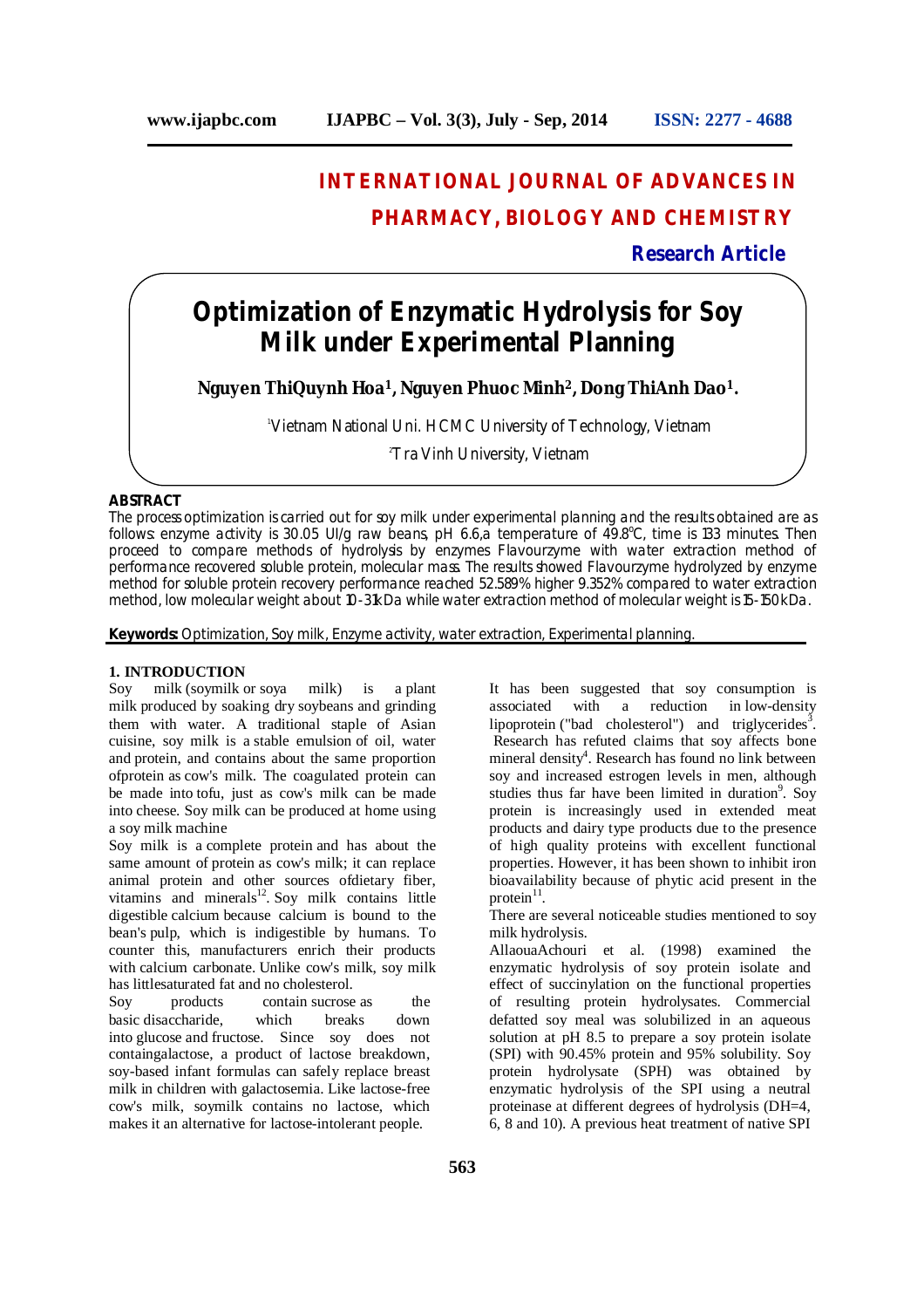at 80°C for 10 and 30 min caused a gradual dissociation and/or unfolding of some fractions of the soy protein leading to a decrease in high<br>molecular weight fractions. Gel filtration molecular weight fractions. Gel filtration chromatography of SPH with DH=8 indicated that the soluble fraction consisted mostly of low molecular weight peptides having a molecular weight less than 12.5 kDa. Combined hydrolysis and succinylation greatly increased protein solubility and caused marked changes in other functional properties depending on the degree of modification<sup>1</sup>. A.M. Calderón De La Barca et al. (2000) investigated the enzymatic hydrolysis and synthesis of soy protein to improve its amino acid composition and functional properties. Soy protein was enzymatically modified and ultrafiltred, and functional properties were evaluated. After enzymatic hydrolysis, hydrolysate (20 g/100 mL) was incubated with chymotrypsin and glycerol at 37<br>
<sup>o</sup>C. Different methionine methyl-ester Different methionine methyl-ester concentrations, pH, and time were tested. Amino acid composition and functional properties of ultrafiltrated fractions (FI>10, 10>FII>3, and 3>FII>1 kDa) were evaluated. Optimum hydrolysis conditions were 12 h and  $50^{\circ}$ °C, and those of synthesis were  $0.07585$  g Met/g, pH 7, and 3 h, binding 2.2% to5% methionine. Fractions under 10 kDa presented 100% solubility and the best clarity. High-methionine fractions had higher foam volume, lower emulsifying capacity and hydrophobicity. Modified hydrolysates have a potential for use in soluble high nutritional products<sup>2</sup>.

Martina Hrckova et al. (2002) conducted the enzymatic hydrolysis of defatted soy flour by three different proteases and their effect on the functional properties of resulting protein hydrolysates. Commercial defatted soy flour (DSF) was dispersed in distilled water at pH 7 to prepare 5% aqueous dispersion. Soy protein hydrolysates (SPH) were obtained by enzymatic hydrolysis of the DSF using three different proteases (Flavourzyme 1000 L, Novozym FM 2.0 L and Alcalase 2.4 L FG). The highest degree of hydrolysis (DH 39.5) was observed in the presence of protease Flavourzyme. SPH were used for measuring functional properties (foaming stability, gelation). Treatment with Flavourzyme improved foaming of proteins of DSF. Foaming stability was low in the presence of Novozym. Proteases treated DSF showed good gelation properties, mainly in the case of treatment with Flavourzyme. SDS-PAGE analysis showed that after enzyme addition to the 5% aqueous dispersion of DSF each enzyme degraded both β-conglycinin and glycinin. In general, the basic polypeptide from glycinin showed the highest resistance to proteolytic

activity. The most abundant free amino acids in the hydrolysates were histidine (30%), leucine (24%) and tyrosine (19%) in the case of the treatment with proteases Alcalase and Novozym, and arginine  $(22.1\%)$ , leucine (10.6%) and phenylalanine (12.9%) in the case of the treatment with Flavourzyme<sup>7</sup>.

Miroliub B. Barac et al. (2006) demonstrated the effect of limited hydrolysis on traditional soy protein concentrate. The influence of limited proteolysis of soy protein concentrate on protein extractability, the composition of the extractable proteins, their emulsifying properties and some nutritional properties were investigated. Traditional concentrate (alcohol leached concentrate) was hydrolyzed using trypsin and pepsin as hydrolytic agents. Significant differences in extractable protein composition between traditional concentrate and their hydrolysates were observed by polyacrylamide gel electrophoresis (PAGE) and by SDS-PAGE. All hydrolysates showed better extractability than the original protein concentrate, whereas significantly better emulsifying properties were noticed at modified concentrates obtained by trypsin induced hydrolysis. These improved properties are the result of two simultaneous processes, dissociation and degradation of insoluble alcohol-induced protein aggregates. Enzyme induced hydrolysis had no influence on trypsin-inibitor activity, and significantly reduced phytic acid content<sup>8</sup>.

Lin Chen et al. (2011) showed the effects of ultrasound pretreatment on the enzymatic hydrolysis of soy protein isolates and on the emulsifying properties of hydrolysates. Soy protein isolate (SPI) was modified by ultrasound pretreatment (200 W, 400 W, 600 W) and controlled papain hydrolysis, and the emulsifying properties of SPIH (SPI hydrolysates) and USPIH (ultrasound pretreated SPIH) were investigated. Analysis of mean droplet sizes and creaming indices of emulsions formed by SPIH and USPIH showed that some USPIH had markedly improved emulsifying capability and emulsion stabilization against creaming during quiescent storage. Compared with control SPI and SPIH-0.58% degree of hydrolysis (DH), USPIH-400W-1.25% (USPIH pretreated under 400W sonication and hydrolyzed to 1.25% DH) was capable of forming a stable fine emulsion  $(d_{43} = 1.79)$  $\mu$ m) at a lower concentration (3.0% w/v). A variety of physicochemical and interfacial properties of USPIH-400W products have been investigated in relation to DH and emulsifying properties. SDS−PAGE showed that ultrasound pretreatment could significantly improve the accessibility of some subunits ( $\alpha$ -7S and A-11S) in soy proteins to papain hydrolysis, resulting in changes in DH, protein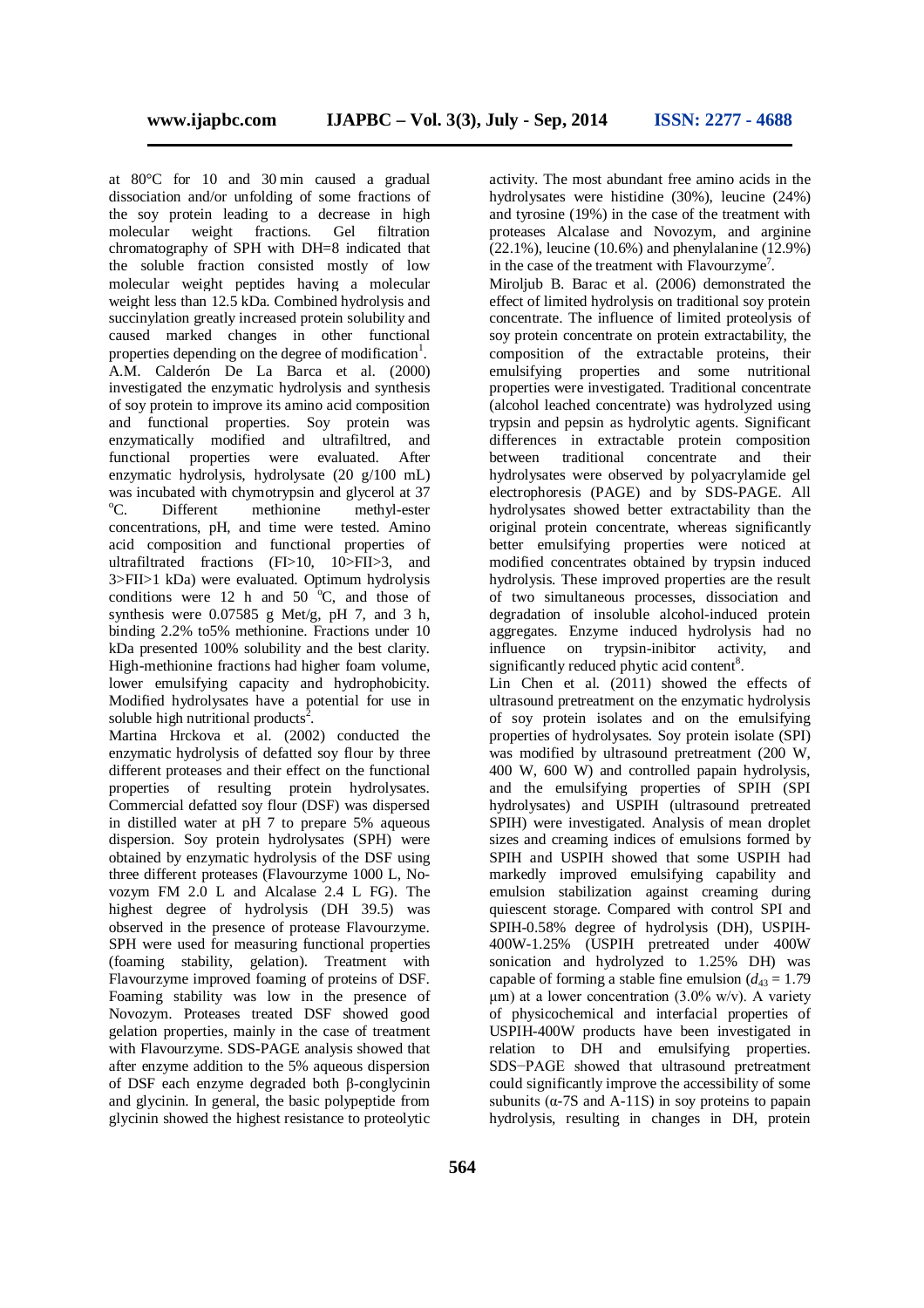solubility (PS), surface hydrophobicity  $(H_0)$ , and secondary structure for USPIH-400W. Compared with control SPI and SPIH-0.58%, USPIH-400W-1.25% had a higher protein adsorption fraction  $(F_{\text{ads}})$ and a lower saturation surface load  $(\Gamma_{sat})$ , which is mainly due to its higher PS and random coil content, and may explain its markedly improved emulsifying capability. This study demonstrated that combined ultrasound pretreatment and controlled enzymatic hydrolysis could be an effective method for the functionality modification of globular proteins<sup>6</sup>.

Xiang Dong Sun (2011) verified the enzymatic hydrolysis of soy proteins and the hydrolysates utilisation. Soy protein hydrolysates were primarily used as functional food ingredients, flavour and nutritious enhancers, protein substitute, and clinical products. Conditions for hydrolysis were usually mild, whereas recently high pressure treatment attracted more interest. Degree of hydrolysis (DH) was usually between 1% and 39.5%. The main problem associated with proteolytic hydrolysis of soy protein was production of bitter taste, hydrolysates coagulation and high cost of enzymes. Bitterness reduction can be achieved by control of DH, selective separation of bitter peptides from hydrolysates, treatment of hydrolysates with exopeptidases, addition of various components [adenosine monophosphate (AMP), some amino acids, monosodium glutamate (MSG), etc.] to block or mask the bitter taste, and modification of taste signalling. Hydrolysates coagulation can be resolved by selecting appropriate enzymes and by applying immobilisation technology the production cost can be reduced. Enzymatic hydrolysis also enhances bioactivity of soy proteins through conversion of glycosides to aglycones, increasing antioxidant and immunoregulatory properties<sup>13</sup>.

Fuh-Juin Kao et al. (2011) proved the optimization of enzymatic hydrolysis conditions for producing soy protein hydrolysate with maximum lipolysisstimulating activity. The optimum hydrolysis conditions of 2.5% (w/v) soy protein isolate (SPI) with 1% (w/w of SPI) Flavourzyme® for increasing glycerol release in mature 3T3-L1 adipocytes were investigated by response surface methodology (RSM). Higher glycerol release indicated higher lipolysis-stimulating activity. The independent variables were hydrolysis time (HT) 19.2 - 220.8 min, pH 5.32 - 8.68 and reaction temperature (RT) 33.2 - 66.8°C. Based on the response surface and contour plots, the optimum hydrolysis of SPI with Flavourzyme® for maximizing the glycerol release in the cells occurred at  $pH = 7.12$ ,  $RT = 48.77$ °C and HT = 124.85 min. The F-value for lack of fit was not significant ( $p > 0.05$ ), so the second order model was appropriate for describing the response surface. In addition, the model had a satisfactory coefficient of R2 (= 0.935) and was verified experimentally<sup>5</sup>.

Maomao Zeng et al. (2013) studied the improving the foaming properties of soy protein isolate through partial enzymatic hydrolysis. The effect of partial enzymatic hydrolysis of soy protein isolate (SPI) on its foaming properties is investigated in this study. Enzymes of different origin, including papain, alcalase, and pancreatin, were used. Foaming properties (foaming capacity and foam stability) were measured and their relationships with physicochemical characteristics such as degree of hydrolysis, molecular weight of hydrolysates, and surface tension were investigated. Papain hydrolyzed SPI hydrolysates were found to be the best in terms of improved foaming capacity and foam stability. Molecular weights of SPI hydrolysates obtained by papain and alcalase hydrolysis were mainly in the range of 5 kDa to 30 kDa, while those hydrolyzed by pancreatin had molecular weight above 50 kDa. Foaming capacity was found to correlate well with the relative abundance of hydrolysate in the molecular weight range of  $5 \text{ kDa}$  to  $10 \text{ kDa}$  (r = 0.84, p < 0.05). Surface hydrophobicity was found to correlate negatively  $(r = -0.89, p < 0.05)$  with foaming capacity of SPI hydrolysates. Surface tension values of SPI hydrolysates produced by all enzymes were significantly lower than  $(p < 0.05)$  compared to that of SPI. The surface tension of pancreatinhydrolyzed SPI hydrolysates was lower than the surface tension of those hydrolyzed by papain and alcalase. The surface tension of pancreatinhydrolyzed SPI hydrolysates decreased more rapidly with time compared to the rest. These findings will provide better understanding of how best to carry out the partial hydrolysis of SPI using various enzymes in order to improve its foaming properties<sup>10</sup>.

Mo-Nan Zhang et al. (2014) investigated theiron binding capacity of dephytinised soy protein isolate hydrolysate as influenced by the degree of hydrolysis and enzyme type.This present study investigated the effects of dephytinise from soy protein isolate (SPI) on iron binding capacity and degree of hydrolysis. Also the effects of enzyme type and degree of hydrolysis on iron binding capacity were studied. It was demonstrated that phytase and anion exchange resin could remove effectively the phytate from SPI. The dephytinise would decrease the degree of hydrolysis of SPI. The enzyme type and degree of hydrolysis influenced significantly the iron binding capacity of the hydrolysate. Flavourzyme might be the best choice for producing peptides with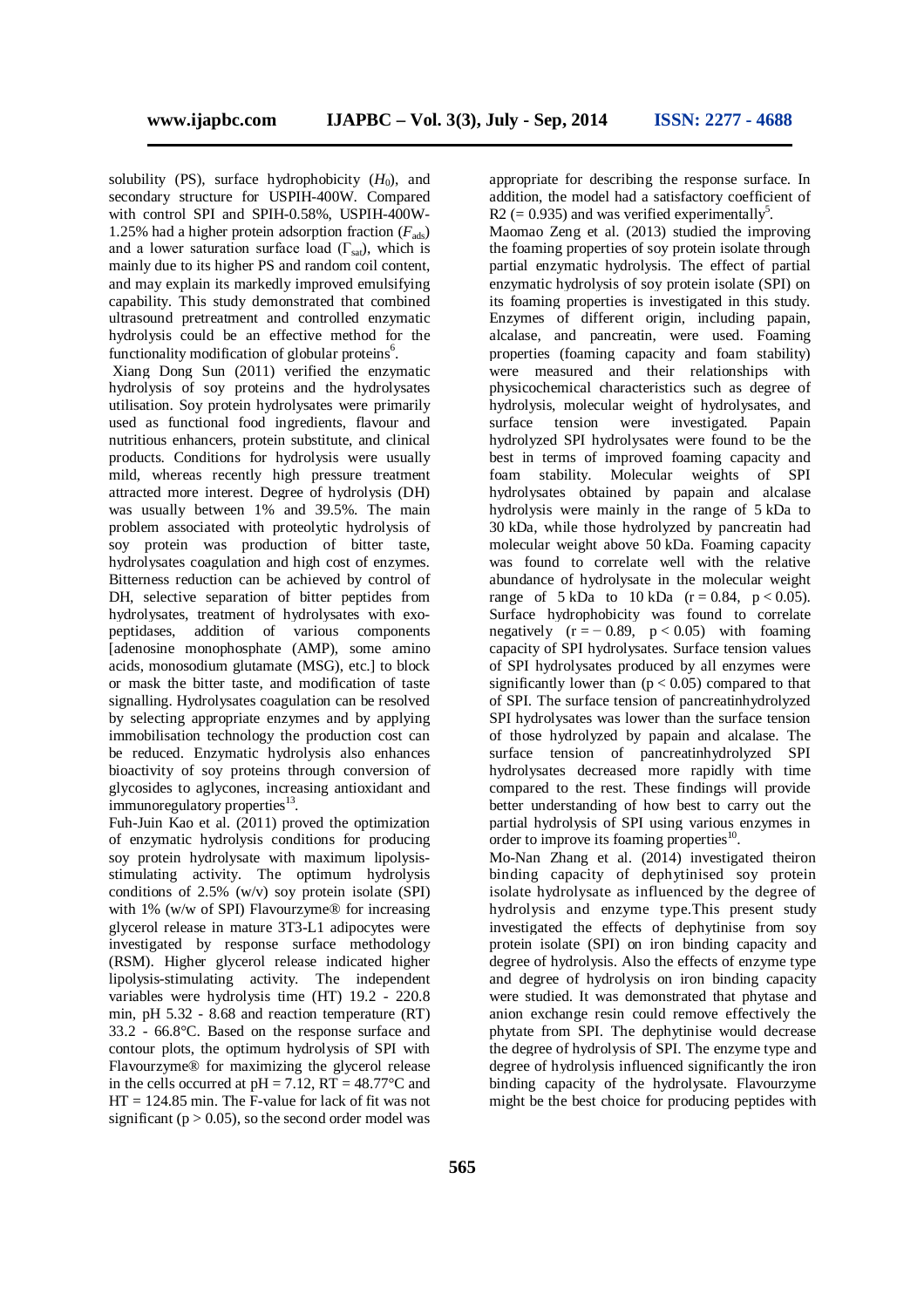iron binding capacity from SPI and middle degree of hydrolysis would be benefitable to this process<sup>11</sup>.

Main scope of our research is to use the method of optimization by experimental planning to choose the active enzymes, pH, temperature, time to reach the soluble protein recovery performance. Comparison between enzyme hydrolysis method by Flavourzyme and water extraction method of performance recovered soluble protein, molecular mass.

# **2. MATERIAL AND METHODS**

# **2.1 Raw material**

# *2.1.1 Soybean*

The soybean used in this study is that soy planting in Dong Nai province (Vietnam), soybean is purchased at Long Tan Phu co., Ltd (Ho Chi Minh City).

#### *2.1.2 Enzyme Flavourzyme*

Commercial enzyme preparations used in the study are enzymes Novozymes company Flavourzyme ® 500 mg (Denmark). The Enzyme was acquired in the company Breen Tag Vietnam (202 Hoang Van Thu Street, Ward 9, PhuNhuan District).

#### **2.2 Method**

#### *2.2.1 Optimize enzyme activity, pH, temperature and time of hydrolysis by experimental planning method*

Purpose: examine the influence and activity of enzymes Flavourzyme, pH, temperature and time of hydrolysis to soluble protein recovery performance. From there determine the enzyme activity, pH, temperature and time optimal hydrolysis to soluble protein recovery performance of hydrolysis is the highest.

Methods: experiments were done by the method of orthogonal experiment planning the four elements, the planning according to the CCC model. The software used isModde 5.0. The objective function is the soluble protein recovery performance of hydrolysis. The optimum value is the point at which the soluble protein recovery performance of hydrolysis according to the equation of regression reaches maximum value.

## *2.2.2 Survey of soy protein extraction processes with water*

Purpose: examine the effects of bean: domestic protein extraction process by water. Prepare materials: soybeans are soaked in hot water at  $40^{\circ}$ C to bean ratio is 1: 5 during 4 hours in order to allow for the soy seeds Zhang blooms, easy to peel, the recovery performance compounds in soybeans higher. Soybeans will be grinding with water at ambient temperature. Proceed to filter the currency pulled translates soy. Then translate the soybeans will

be determining soluble protein recovery performance. From there pick out bean: water ratio for soluble protein recovery performance. All experiments were repeated three times to obtain the average value between 3 repetitions. The average value was considered significant difference when  $P < 0.05$ . The results were statistically processed by software Statgraphics Centurion XV.I.

### *2.2.3 Comparison and reviews*

From the results of optimization method of hydrolysis soybean protein by enzymes and protein extraction methods Flavourzyme soybeans in water, conduct comparison and evaluation of two methods on the recovery of performance soluble protein and molecular weight.

#### **2.3 Analytical methods**

-Moisture content: by drying sample to constant weight.

-Concentration of total protein: by Kjeldahl method (AOAC 984.13, 2000).

- Concentration of total lipid: by Soxhlet method (AOAC 960.39, 2000).

- Enzyme activity: by Anson method.

- Concentration of soluble protein: by Lowry method.

- The degree of hydrolysis of DH: by by maintaining the hydrolysis patterns at a constant pH value after a certain hydrolysis with NaOH 0, 1N.

-The molecular weight: by of electrophoresis SDS-PAGE.

#### **2.4 Method of calculation and data processing**

To determine the results of optimization experiments the influence of these factors on the objective function, response surface methodology RSM (Response Surface Method) and 5.0 Mode software was used to process the results. Response surface method is the method effective in maximizing the food processing process. Here is a collection ofmathematical modeling techniques and statistics, the association between the processing of data and establishment of regression equations to describe the input parameters to the nature of the product. In particular, quadratic mixed plans turn of mind instead of quadratic planning does notrotate when determining the coefficient of regression equations. To plan the mixture isrotated, the value of the weights  $\alpha$  from conditions:  $\alpha = 2$  k/4 (when people plan to 2 k). The score at the Center plan no be increased to no matrix degenerate, so the plan will avoid the error when specifying Y in the laboratory of surface performance may be lower than in the calculations get according to the equation of regression. Experimental models made according to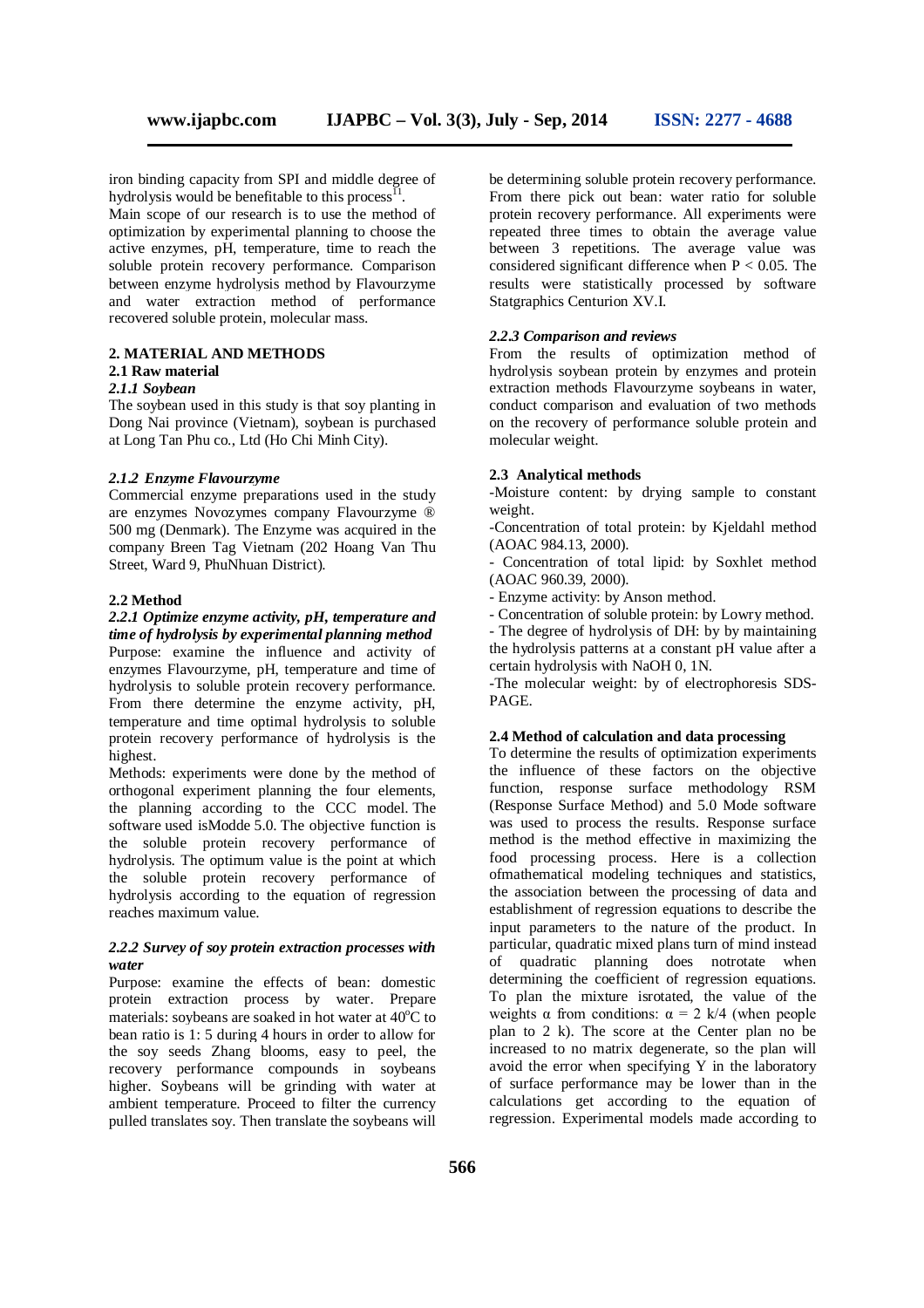mathematical models of software 5.0 Modde, during experiments, methods of optimization of the four elements. In particular, thevalue "0", "-1" and "1" the values in mind and the editor of the review of experimental planning experiments. Value of  $\alpha$ ,  $\alpha$ -"is determined based on the lever rule. X1, X2, X3, X4 is the optimum required variables. During the experiment, the value of Q2 and R2 indicates the reliability of the modelexperiments, R2 is a real variable, and the variable rate is Q2. In particular, R2  $> 0.8$  and 0.5 and misleading  $> Q2$  between  $\in [0.2;$ 0.3] shows the regression value that is meaningful and credible model.

By the method of orthogonal four factors, regression equations are represented as follows:

$$
Y = b0 + b1x1 + b2x2 + b3x3 + b4x4 + b12x1x2 + b
$$
  
13x1x3 + b14x1x4 + b23x2x3 + b24x2x4 + b34x3x4  
+ b11x12 + b22x22 + b33x32 + b44x42

The results of the regression equations generated from the equation Modde 5.0 is the only variable coding (when value  $p < 0.05$ ) were transferred to real variables in the following ways:

$$
x_{j} = \frac{z_{j} - x_{j}^{\circ}}{\Delta x_{j}} j = 1, 2, ...k
$$
  

$$
\Delta x_{j} = \frac{x_{j}^{max} - x_{j}^{min}}{2} \qquad x_{j}^{\circ} = \frac{x_{j}^{max} + x_{j}^{min}}{2}
$$

Zj : actual value of factors (variables).  $x_i$ : encoding values of factors (variables).  $X_0$ : base level value.

#### **3. RESULTS AND DISCUSSION 3.1Optimization of enzyme activity, pH, temperature and time of hydrolysis by experimental planning method**

From the results of the experiments, the optimization conducted by the method of orthogonal experiment planning four elements: enzyme activity, pH, temperature and time (see table 1). The structure has a mind with the objective function is the performance recovery of soluble protein (Y). Core values are determined from experiments on enzyme activity: 27.828 UI/g raw beans, pH 6.5,  $50^{\circ}$ C temperature, time of 120 minutes (see table 2). In the process of planning the experiment took place at the same time change the elements surveyed to establish rules that the influence of these factors to the objective function. On the basis of which to pick out the optimal parameters. Optimal testing number in this process is  $N = 31$  experiments, including 7 experiments in mind in order to increase the level of accuracy of the process.

Optimizing experimental results are presented in table 2.

Solve planning experiments for the objective function by Mode 5.0 to the method-level Center of rotation, the results are presented in table 3.

Data in the table 3 shows the variables all have affected the objective function  $(Y)$  by  $P < 0.05$ . However, there are a few variables with  $P > 0.05$  as  $X_3$ ,  $X_1X_2$ ,  $X_1X_3$ ,  $X_1X_4$ ,  $X_2X_3$ ,  $X_2X_4$ ,  $X_3X_4$ . In which the values of the enzyme content  $(X_1)$ , pH  $(X_2)$ , time  $(X_4)$  in tier 1 has a positive influence, while that temperature  $(X_3)$  in step 1 have a negative influence on the performance of dissolved protein recovery. From data in table 3, regression equation expressing the relationship of the variables in the process of hydrolysis of the following:

 $Y = 52.3457 + 1.2100 X_1 + 1.0983 X_2 + 1.2358 X_4$ 1.4762  $X_1^2$  –3.1362  $X_2^2$  –2.8462  $X_3^2$  –1.2900  $X_4^2$ 

Regression equation with real variables are converted as follows:

 $Y = -841.8808 + 2.8696Z_1 + 165.2801Z_2 + 11.3202Z_3$  $+$  0.3852Z<sub>4</sub> – 0.0477Z<sub>1</sub><sup>2</sup> – 12.5449Z<sub>2</sub><sup>2</sup> – 0.1138Z<sub>3</sub><sup>2</sup> –  $0.0014Z_4^2$ 

Where:

- $Z_1$ : real variables of the active enzyme hydrolysis process (UI/g raw beans)
- $Z_2$ : real variables pH parameters of hydrolysis process.
- $Z_3$ : real variables of the process temperature ( ${}^{\circ}C$ ).

 $Z_4$ : real variables of the process time (minutes).

Based on the results of the Anova analysis, the results are statistically significant at P<0.05. The value in this experiment,  $R^2 = 0.966$  and  $Q^2 = 0.807$  (see table 4) satisfy all the above conditions, shows the regression values meaningful and reliable models. Regression equations are represented in three dimensions and projection to the surface responds as shown in figure 1-6.

To earn certification, a regression equation 3 repeat experiments conducted independently of the enzyme activity, pH, temperature, processing time enzymes in table 5. Experimental results obtained in table 6.

Soluble protein recovery performance of average earnings is  $52.589 \pm 0.267\%$  in line with the results of experimental planning is 52.961%. From the results of the survey process, the technology is chosen for the hydrolysis process as follows: enzyme activity is  $30.05$  UI/g raw beans, pH 6.6, the time is 133 minutes, temperatureis 49.8°C.

#### **3.1 Survey soy extraction process by water**

Looking into table 7, when the water content increases extraction rate from 1: 4; 1: 5; 1: 6 then the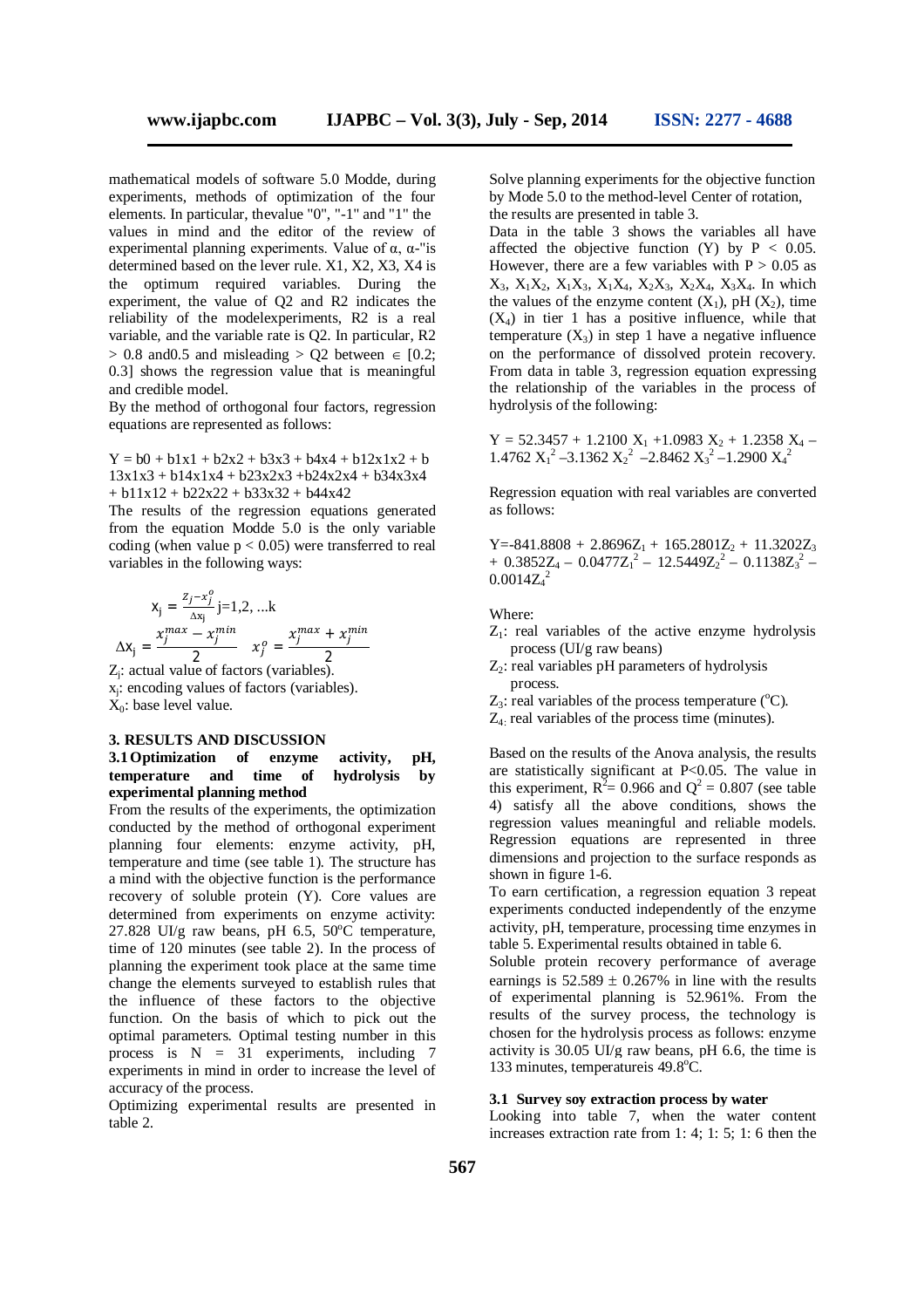recovery performance soluble protein increased gradually from 33.422% to 39.435% and reached 43.237% in ratio of 1: 6. But when counting turn water content used from the rate 1: 6; 1: 7; 1: 8 then the recovery performance soluble protein does not increase that descending from 43.237 29.125% down; According to the analysis of Anova and LSD, in the ratio of 1: 4; 1: 5; 1: 6; 1: 7; 1: 8 then the recovery performance soluble protein difference statistically significant at the 95% confidence level. Bean: water in 1: 6 for performance the highest soluble protein recovery rate 1: 6 is fit to make soy protein extraction by water. Water is the protein extraction environment, so the proportion of legumes: water can affect the performance of dissolved protein recovery. When using the water content is too high, the amount of water in the mix more making the impact or the contact between the blade of the blender and the pea not radically reduce the performance quoted. Explaining that when the water content increases from passing rate: 1 water: 6 to 1: 8 then the soluble protein recovery performance. When the water content using high amounts higher beans affect the viscosity of the mixture makes the process difficult grind, and the water is not enough to tempt the molecule dissolve out causing inefficient extraction process. Explaining that when water content use declining from bean: 1 water: 6 down 1: 4 then the soluble protein extraction efficiency decreased from 43.237 33.422% down; So to find the right amount of water to soluble protein recovery performance is the highest (see figure 7).

# **3.3 Comparison of hydrolysis method using Flavourzyme enzymes extraction method and by water in soy protein recovery.**

#### *3.3.1 Soluble protein recovery*

In table 8, with the same basic rate: water is 1: 6 but the method of hydrolysis by Flavourzyme back to recovery performance higher soluble protein with water extraction method is 9.352%. The cause of the phenomenon is due to water extraction method only involves the electronic structure is dissolved while the hydrolysis method for enzyme hydrolysis the protein will not dissolve or massive structures, the Prince has a small volume dissolved easily. At the same time this increase in soluble protein carries an important meaning increases the nutritional value of soy milk.

## *3.3.2 Molecule weight*

Proceed to the hydrolysis soybean protein extraction and by water in conditions as above, then the room will be conducting electrophoresis analysis, the results obtained as figure 8.

Results determined the degree of hydrolysis is depicted in table 9. As for the method of hydrolysis by Flavourzyme hydrolyzed peptide containing the epidemic, there is approximately 12kDa molecules, small amounts of peptide segments in large amounts, 31kDa, 17kDa and peptide 24kDa segment. For water extraction method, the room contains soy peptide molecules of a majority in the 75-25, 150kDa-50kDa and small quantities of peptides smaller segments 20kDa. Through electrophoresis analysis results show that the process of hydrolysis of protein from soybean by Flavourzyme for low molecular peptide in the range 10-31kDa and smaller amounts is located approximately 31-38kDa. So the process of hydrolysis of soy protein dramatically reduces the molecular mass in the range 15-150kDa into molecules has a mass of about 10-31kDa. Compared study of Mo-Nan Zhang (2014) the hydrolysis of organic substance SPI (soy protein isolate) by Flavourzyme then obtained the majority of peptides having molecular mass from 2-10kDa in DH  $=$  $6.79\%$ <sup>11</sup>. Such molecular analysis of results and the level of hydrolysis are consistent. Such a method of hydrolysis by the enzyme increases the nutritional value of soy milk because the peptides are small volume easily soluble and easy to digest, take advantage of sources of protein in soy seeds ingredients, reduce protein loss disposing in bagasse in comparison with water extraction method.

#### **4. CONCLUSION**

Parameters of hydrolysis process suitable for thus are as follow: the enzyme activity 30.05 UI/g raw beans, pH 6.6, temperature 49.8°C, time 133-minutes. When it dissolves protein recovery performance reached 52.589% higher 9.352% compared to water extraction method. Molecular weight of approximately 31kDa hydrolysis during extraction method by molecular water volume is 15-150kDa. Soy milk products through hydrolysis of soluble protein and small molecule weight help the digestion and absorb easily. The product is not worried with the same status, such as soy milk and traditional extraction.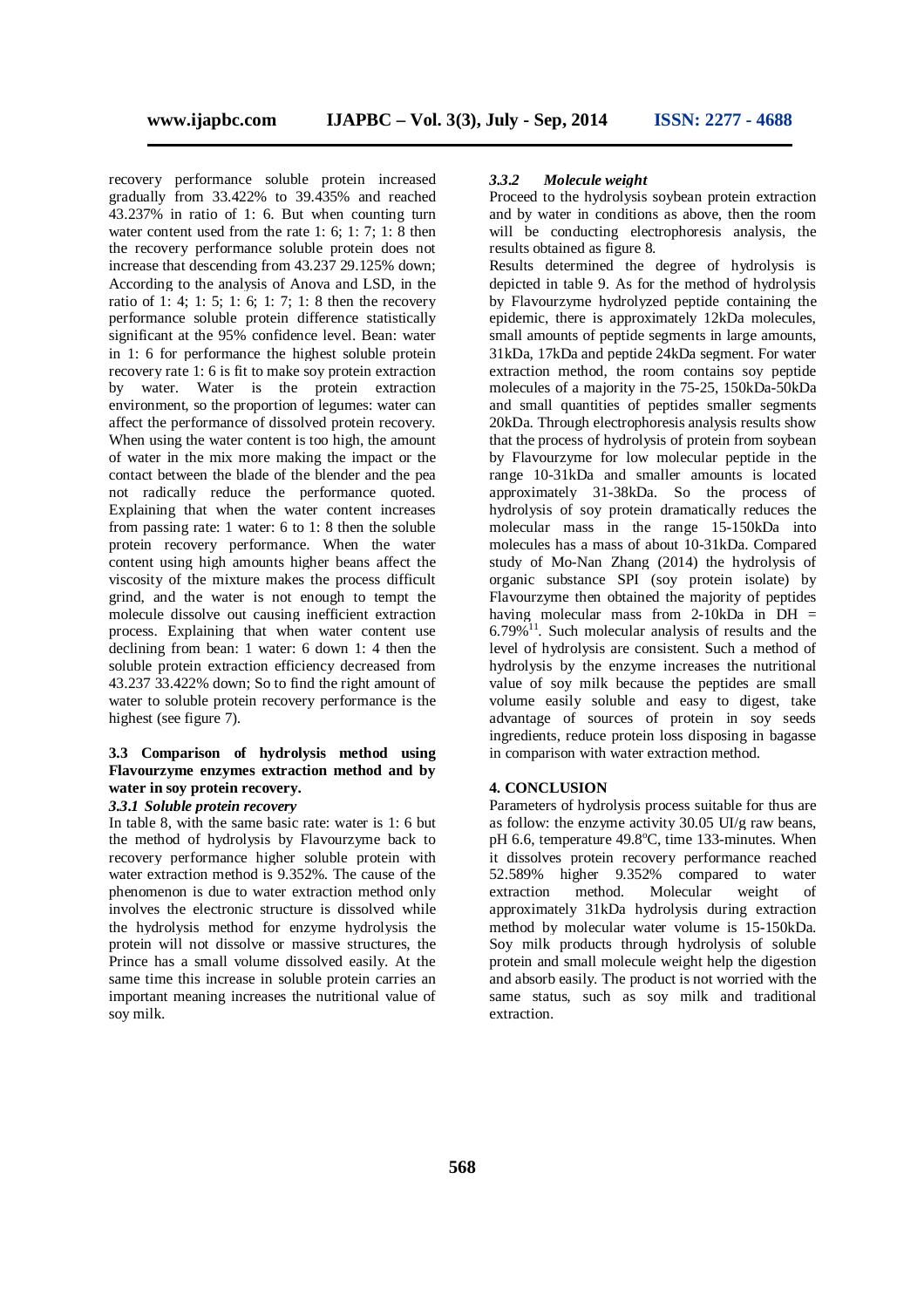**Table 1 Parameters optimization experiments**

| <b>Parameter</b>                           | -0.    | $-1$   | 0      | $+1$   | $+a$   |
|--------------------------------------------|--------|--------|--------|--------|--------|
| $X_1$ (enzyme activity, UI/g raw<br>beans) | 16.696 | 22.262 | 27.828 | 33.394 | 38.960 |
| $X_2(pH)$                                  | 5.5    | 6.0    | 6.5    | 7.0    | 7.5    |
| $X_3$ (temperature, $^{\circ}C$ )          | 40     | 45     | 50     | 55     | 60     |
| $X_4$ (time, minute)                       | 60     | 90     | 120    | 150    | 180    |

Where:  $\alpha = 2$ 

 $X_1$ : active enzymatic hydrolysis processes (UI/g raw beans).  $X_2$ : pH of hydrolysis process.  $X_3$ : the temperature of the process of hydrolysis (°C).  $X_4$ : time of hydrolysis process (minutes).

Y: the objective function of the process of hydrolysis-soluble protein recovery efficiency (%)

| Enzyme activity, $X_1$ (UI/g raw<br>bean) | $pH, X_2$ | Temperature,<br>$\overline{X}_3$ (°C) | Time, $X_4$<br>(minutes) | Soluble protein recovery, Y<br>(%) |
|-------------------------------------------|-----------|---------------------------------------|--------------------------|------------------------------------|
| 22.262                                    | 6.0       | 45                                    | 90                       | 40217                              |
| 33.394                                    | 6.0       | 45                                    | 90                       | 41.126                             |
| 22.262                                    | 7.0       | 45                                    | 90                       | 42.310                             |
| 33.394                                    | 7.0       | 45                                    | 90                       | 45.898                             |
| 22.262                                    | 6.0       | 55                                    | 90                       | 39.853                             |
| 33.394                                    | 6.0       | 55                                    | 90                       | 40.756                             |
| 22.262                                    | 7.0       | 55                                    | 90                       | 42.021                             |
| 33.394                                    | 7.0       | 55                                    | 90                       | 43.589                             |
| 22.262                                    | 6.0       | 45                                    | 150                      | 44.048                             |
| 33.394                                    | 6.0       | 45                                    | 150                      | 44.344                             |
| 22.262                                    | 7.0       | 45                                    | 150                      | 43.958                             |
| 33.394                                    | 7.0       | 45                                    | 150                      | 46.470                             |
| 22.262                                    | $6.0\,$   | 55                                    | 150                      | 42.027                             |
| 33.394                                    | 6.0       | 55                                    | 150                      | 44.459                             |
| 22.262                                    | 7.0       | 55                                    | 150                      | 45.718                             |
| 33.394                                    | 7.0       | 55                                    | 150                      | 45.631                             |
| 16.696                                    | 6.5       | 50                                    | 120                      | 42.853                             |
| 38.960                                    | 6.5       | 50                                    | 120                      | 51.307                             |
| 27.828                                    | 5.5       | 50                                    | 120                      | 38.537                             |
| 27.828                                    | 7.5       | 50                                    | 120                      | 42.338                             |
| 27.828                                    | 6.5       | 40                                    | 120                      | 42.456                             |
| 27.828                                    | 6.5       | 60                                    | 120                      | 40.739                             |
| 27.828                                    | 6.5       | 50                                    | 60                       | 45.630                             |
| 27.828                                    | 6.5       | 50                                    | 180                      | 50.015                             |
| 27.828                                    | 6.5       | 50                                    | 120                      | 52.202                             |
| 27.828                                    | 6.5       | 50                                    | 120                      | 52.363                             |
| 27.828                                    | 6.5       | 50                                    | 120                      | 52.364                             |
| 27.828                                    | 6.5       | 50                                    | 120                      | 52.510                             |
| 27.828                                    | 6.5       | 50                                    | 120                      | 52.341                             |
| 27.828                                    | 6.5       | 50                                    | 120                      | 52523                              |
| 27.828                                    | 6.5       | 50                                    | 120                      | 52.130                             |

**Table 2 Results of optimization experiments**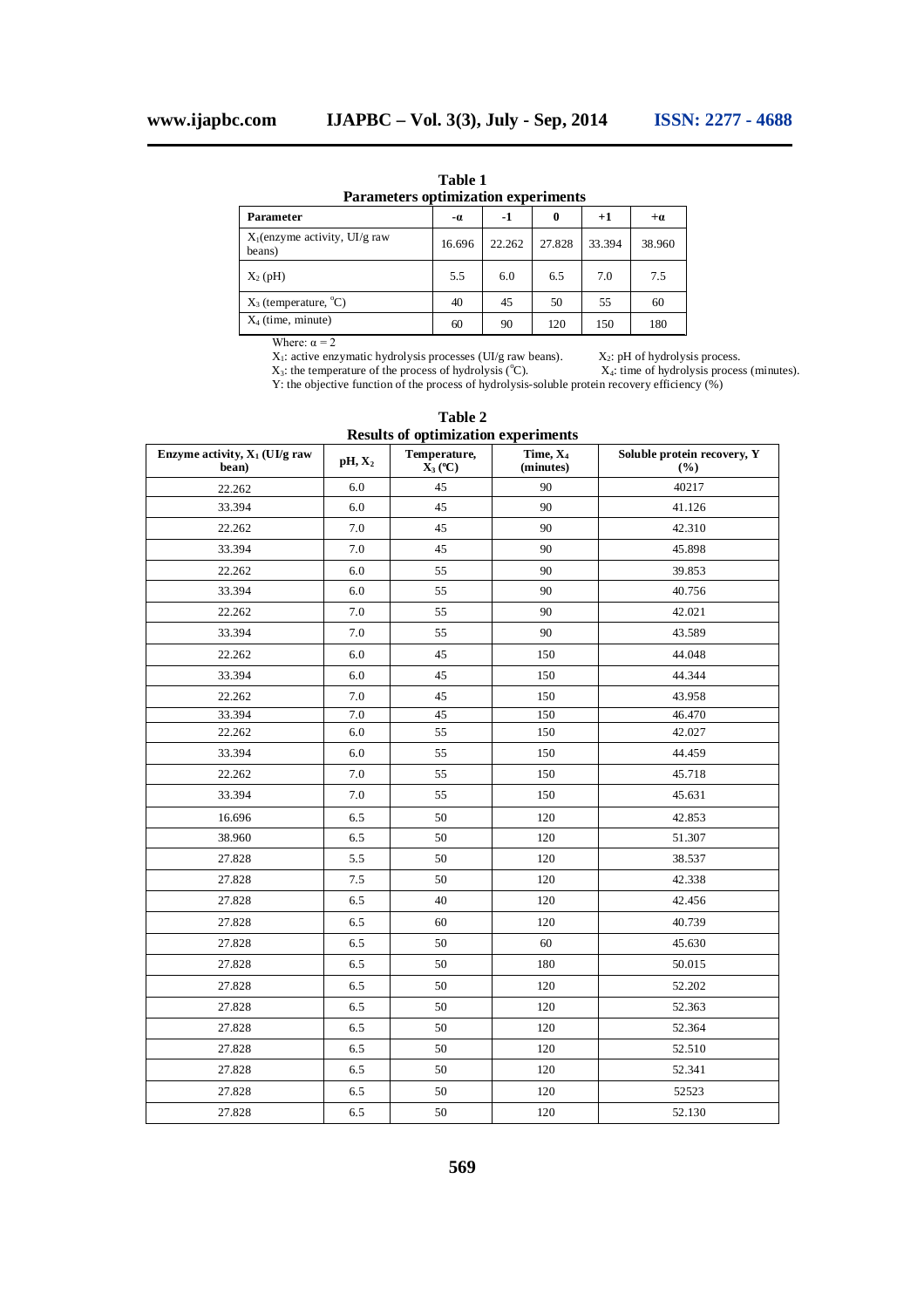|             | Effects of independent variables to the soluble protein recovery performanc |                    |              |                  |
|-------------|-----------------------------------------------------------------------------|--------------------|--------------|------------------|
| Factor      | Coefficient of regression equations                                         | The standard error | $\, {\bf P}$ | Conf, $int(\pm)$ |
| Constant    | 52.3457                                                                     | 0.4346             | 4.26E-25     | 0.9213           |
| $X_1$       | 1.2100                                                                      | 0.2347             | 9.58E-05     | 0.4976           |
| $X_2$       | 1.0983                                                                      | 0.2347             | 2.51E-04     | 0.4976           |
| $X_3$       | $-0.3233$                                                                   | 0.2347             | 0.187297     | 0.4976           |
| $X_4$       | 1.2358                                                                      | 0.2347             | 7.69E-05     | 0.4976           |
| $X_1^*X_1$  | $-1.4762$                                                                   | 0.2150             | 3.80E-06     | 0.4558           |
| $X_2^*X_2$  | $-3.1362$                                                                   | 0.2150             | 1.16E-10     | 0.4558           |
| $X_3^*X_3$  | $-2.8462$                                                                   | 0.2150             | 4.91E-10     | 0.4558           |
| $X_4 * X_4$ | $-1.2900$                                                                   | 0.2150             | 1.85E-05     | 0.4558           |
| $X_1^*X_2$  | 0.1900                                                                      | 0.2875             | 0.518034     | 0.6094           |
| $X_1^*X_3$  | $-0.1550$                                                                   | 0.2875             | 0.597172     | 0.6094           |
| $X_1^*X_4$  | $-0.1150$                                                                   | 0.2875             | 0.694415     | 0.6094           |
| $X_2^*X_3$  | 0.0600                                                                      | 0.2875             | 0.837292     | 0.6094           |
| $X_2^*X_4$  | $-0.3100$                                                                   | 0.2875             | 0.296843     | 0.6094           |
| $X_3^*X_4$  | 0.1475                                                                      | 0.2875             | 0.614881     | 0.6094           |

**Table 3 Effects of independent variables to the soluble protein recovery performance**

**Table 4 Results analysis of variance Anova of optimization experiments**

| Soluble protein recovery<br>$($ %) | DF | <b>SS</b>          | MS         | F                   | $\mathbf{p}$ | <b>SD</b> |
|------------------------------------|----|--------------------|------------|---------------------|--------------|-----------|
| Total                              | 31 | 65009.6000         | 2097.0800  |                     |              |           |
| Constant                           |    | 64382.7000         | 64382.7000 |                     |              |           |
| <b>Total Corrected</b>             | 30 | 626.9690           | 20.8990    |                     |              | 4.5715    |
| Regression                         | 14 | 605.8150           | 43.2725    | 32.7294             | 0.0000       | 6.5782    |
| Residual                           | 16 | 21.1541            | 1.3221     |                     |              | 1.1498    |
| Lack of Fit                        | 10 | 21.0285            | 2.1029     | 100.4790            | 0.0000       | 1.4501    |
| Pure Error                         | 6  | 0.1256             | 0.0209     |                     |              | 0.1447    |
| $N = 31$                           |    | $Q^2 = 0.807$      |            | Cond. no. $=4.6857$ |              |           |
| $DF = 16$                          |    | $R^2 = 0.966$      |            | $Y$ -miss = 0       |              |           |
|                                    |    | $R^2$ Adj. = 0.937 |            | $RSD = 1.1498$      |              |           |

Where R<sub>2</sub>: coefficient of determination; SS: sum of squares; DF: degrees of freedom; MS: the average squared (mean square); F: F-value. The value of F is the reliability of 95%.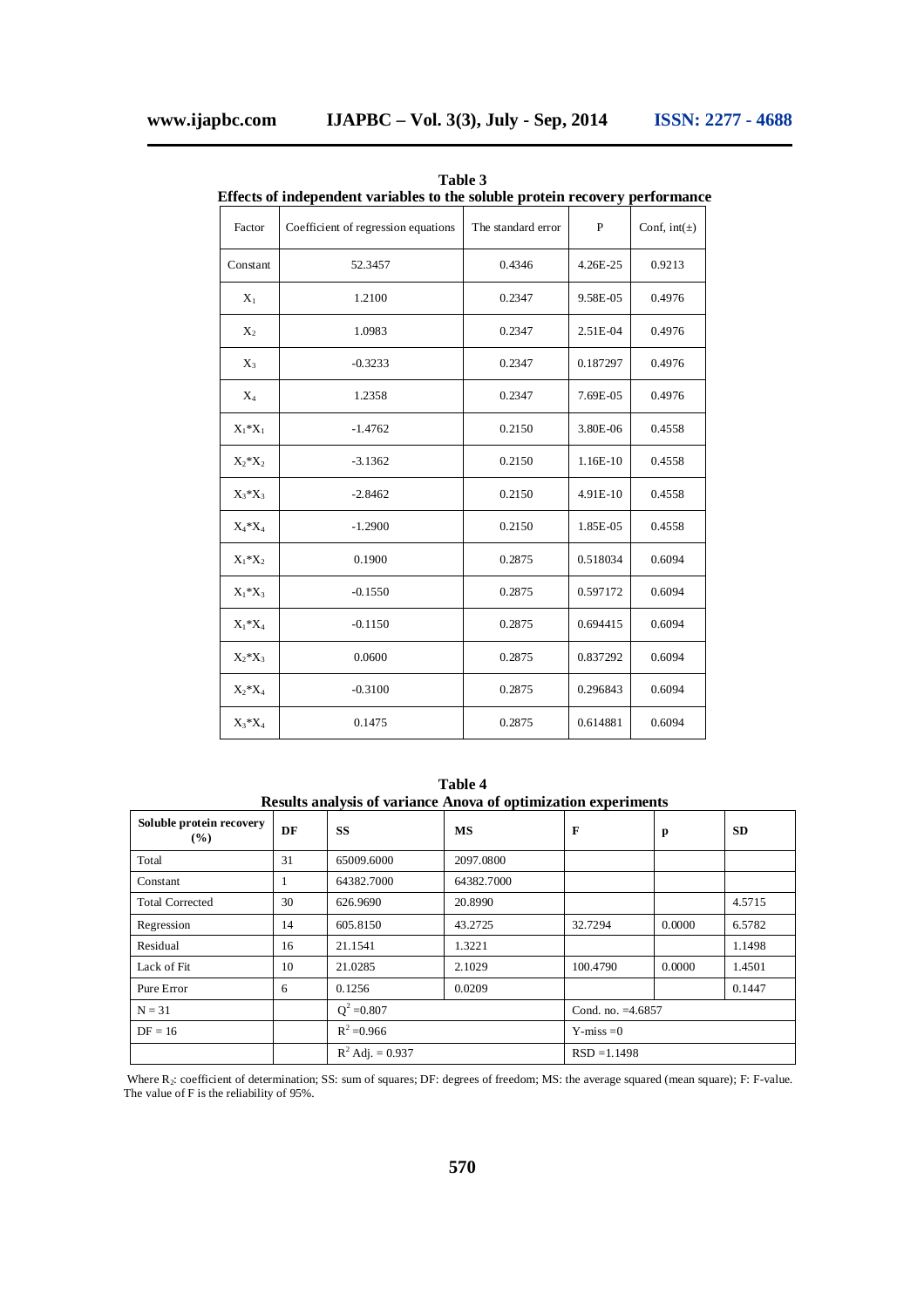**Table 5 Optimal values under the experimental planning Optimal parameter Value**

| Enzyme activity (UI/g raw bean) | 30.053  |
|---------------------------------|---------|
| pH                              | 6.583   |
| Temperature $(^{\circ}C)$       | 49.751  |
| Time (minutes)                  | 133.009 |
| Soluble protein recovery (%)    | 52.961  |

**Table 6 Results of empirical experiments with optimal parameters**

| <b>Experiment</b> | Soluble protein recovery $(\% )$ | Average soluble protein recovery $(\% )$ |
|-------------------|----------------------------------|------------------------------------------|
|                   | 52.726                           |                                          |
|                   | 52.281                           | $52.589 \pm 0.267$                       |
|                   | 52.759                           |                                          |

|                         | Effect of bean; water ratio on soluble protein recovery |                                      |  |  |  |
|-------------------------|---------------------------------------------------------|--------------------------------------|--|--|--|
| <b>Bean:water ratio</b> | Soluble protein recovery (%)                            | Average soluble protein recovery (%) |  |  |  |
|                         | 33.215                                                  |                                      |  |  |  |
| 1:4                     | 33.384                                                  | $(33.422 \pm 0.229)^a$               |  |  |  |
|                         | 33.668                                                  |                                      |  |  |  |
|                         | 39.684                                                  |                                      |  |  |  |
| 1:5                     | 39.469                                                  | $(39.435 \pm 0.267)^b$               |  |  |  |
|                         | 39.153                                                  |                                      |  |  |  |
|                         | 43.246                                                  |                                      |  |  |  |
| 1:6                     | 43.573                                                  | $(43.237 \pm 0.341)^c$               |  |  |  |
|                         | 42.890                                                  |                                      |  |  |  |
|                         | 39.604                                                  |                                      |  |  |  |
| 1:7                     | 39.201                                                  | $(39.336 \pm 0.232)^d$               |  |  |  |
|                         | 39.203                                                  |                                      |  |  |  |
| 1:8                     | 29.328                                                  |                                      |  |  |  |
|                         | 29.096                                                  | $(29.125 \pm 0.190)^e$               |  |  |  |
|                         | 28.951                                                  |                                      |  |  |  |

**Table 7 Effect of bean:water ratio on soluble protein recovery**

**Table 8**

**Compare the performance of soluble protein retrieval method of hydrolysis and extraction methods by water**

| Method                              | Average soluble protein recovery $(\% )$ | <b>Experimental parameters</b>                                                                                                                    |
|-------------------------------------|------------------------------------------|---------------------------------------------------------------------------------------------------------------------------------------------------|
| Hydrolysis by Flavourzyme<br>enzyme | $52.589 \pm 0.267$                       | Substrate: water ratio is 1:6<br>Enzyme activity: $30.053$ UI/g raw bean<br>pH: 6.583<br>Temperature: $49.751^{\circ}$ C<br>Time: 133,009 minutes |
| Extraction by water                 | 43.237± 0.341                            | Bean: water ratio is 1:6                                                                                                                          |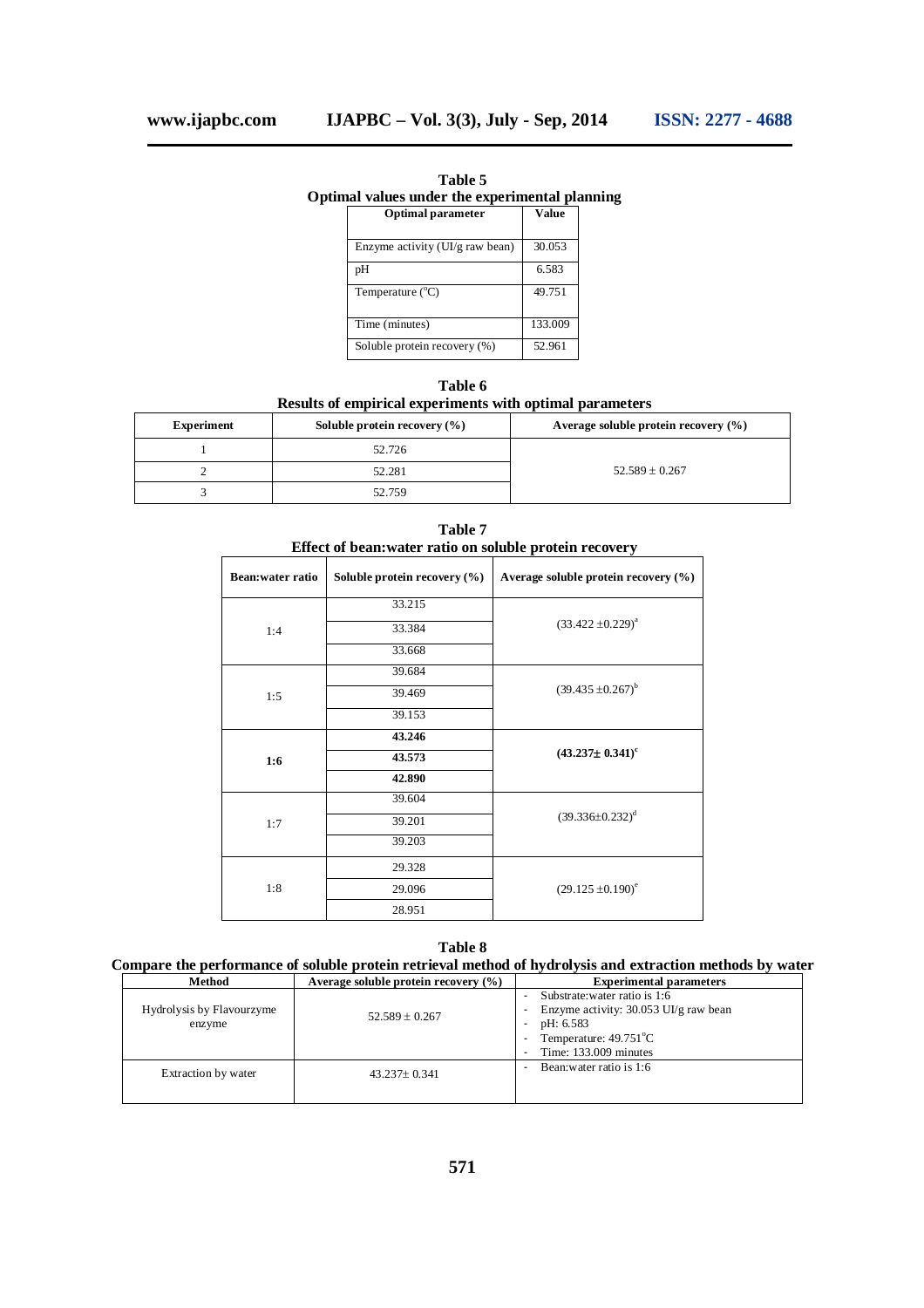**Table 9 The results determine the degree of hydrolysis of soy milk**  $V_{\text{NaOH}}$  **(mL)**  $|$   $1/\alpha$   $|$   $C_{\text{NaOH}}$  **(N)**  $|$   $M_p$  **(g)**  $|$   $h_{\text{tot}}$  **(mevq/g** protein)  $|$  DH **(%)** 2.2 5 0.1 1.9455 7.8 7.8



**Figure 1**

**The effects of pH and enzyme activity and soluble protein recovery performance in three dimensions**



**Figure 2**

**Effects of enzyme activity and heat recovery performance to soluble protein in three dimensions**



**Figure 3**

**Effect of enzyme activity and time to recovery performance soluble protein in three dimensions**



**Effects of pH and temperature on performance recovery of soluble protein in three dimensions**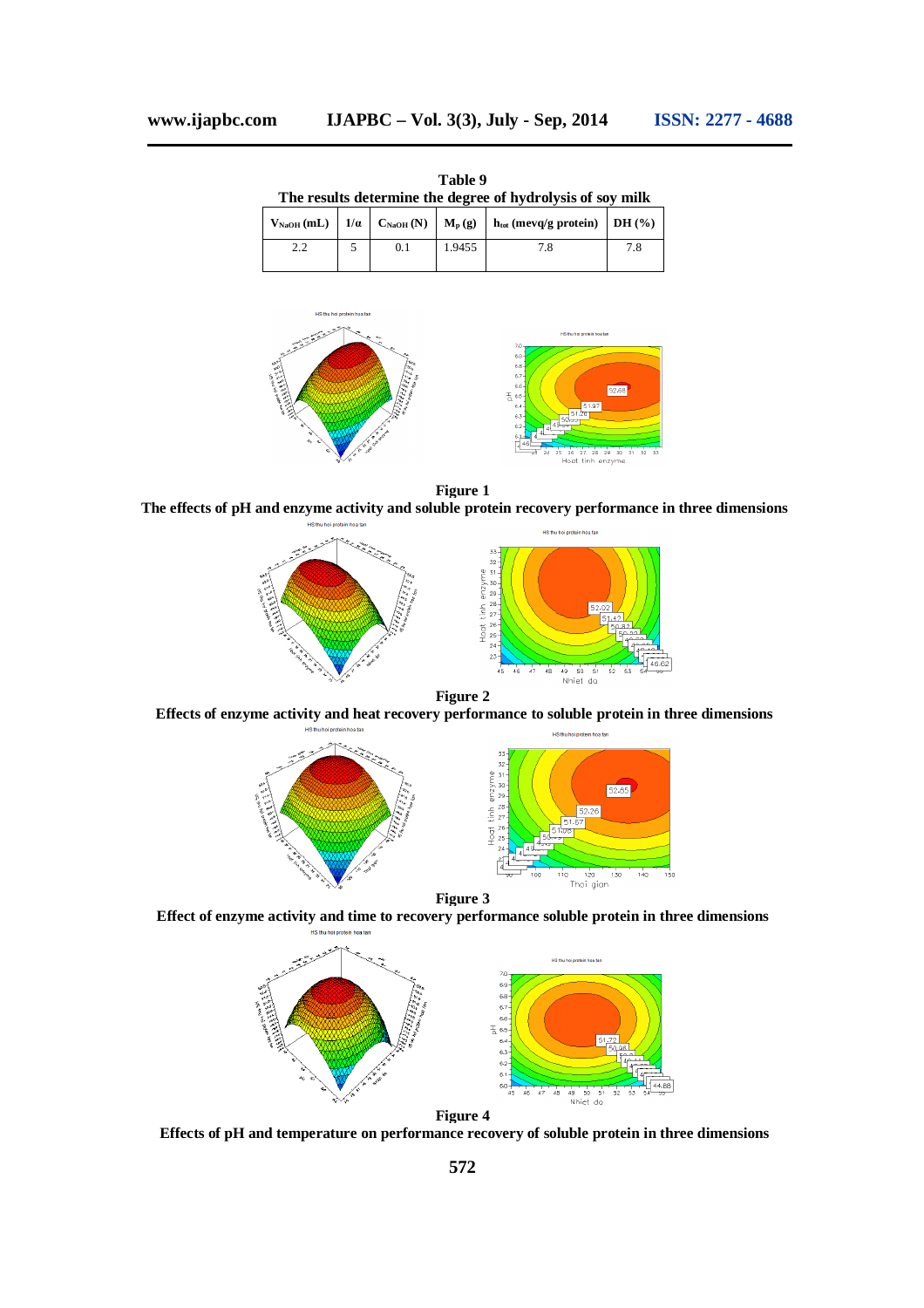

**Figure 5 Effects of pH and enzyme processing time to performance recovery of soluble protein in three dimensions**



**Figure 6 Effect of temperature and processing time enzymes to dissolve the protein retrieval performance in three dimensions**



**Effect of bean: water ratio to soluble protein recovery (%)**